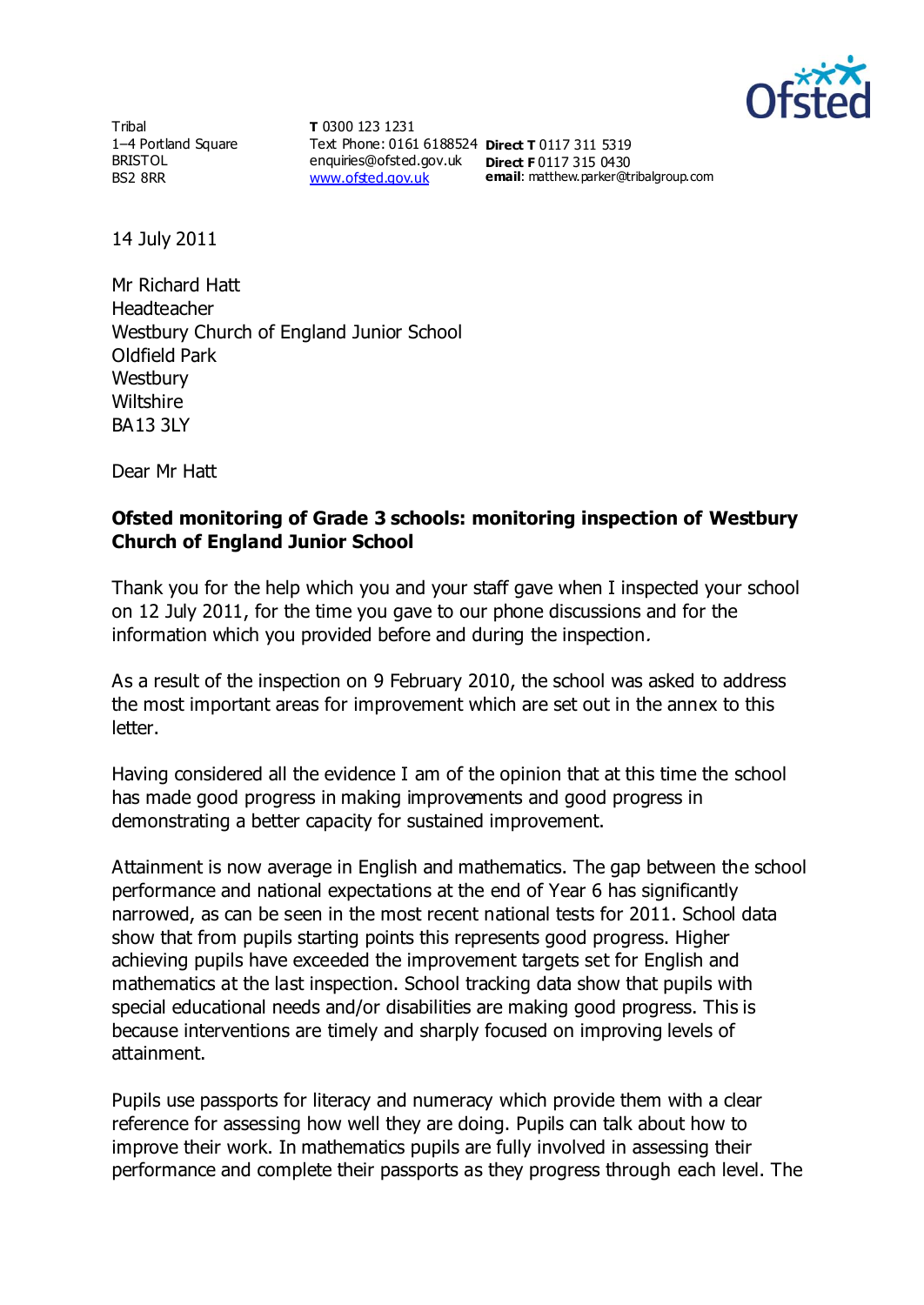

passports are effective as an assessment tool in English, but the school acknowledges that involving pupils in recording their good progress is less developed.

Pupils' very positive attitudes to learning mean that they enjoy the challenges set in lessons. At the start of a mathematics lesson pupils were keen to use their skills of mental arithmetic to complete a calculation grid. In an English lesson focusing on poetry the younger pupils rose to the challenge well when set the task of writing a poem about feelings using similes. One pupil wrote, 'Happiness tastes like icecream.' Higher achieving pupils used imagery to link emotions to colours, for example, describing why jealously was purple. In the same lesson all pupils worked independently for a considerable time and as a result produced work of a good standard.

The now effective teaching is underpinned by higher expectations from teachers and better use of assessment information relating to pupils' prior learning when planning lessons. A particular strength is how teachers use assessment during lessons. This means that they reshape tasks to provide more challenge or develop the work further to support pupils' understanding. In a mathematics lesson for the oldest pupils, in preparation for their secondary education, the teacher skilfully explained how to add and subtract hundreds, tens and units using a shortened method. Those pupils who understood the principle easily were quickly given more complex examples to complete. Those who needed more support were helped by simplifying the work. Consequently, all pupils were supported in making good progress in a new area of work because tasks were practical and pitched well to challenge individuals and groups of pupils.

Teachers' marking helps pupils to improve their work. The consistency of marking throughout the school is a strength, and pupils talk about how they respond to the advice given. Where marking is most effective it provides a challenge which helps pupils consolidate their skills in order to apply them across the curriculum. For example, pupils link literacy and geography skills to compile a travel guide to St Lucia. The work in English books is generally well marked. However, occasionally, not enough attention is paid to picking up basic errors and poor presentation, which may prevent some pupils achieving higher standards.

The relentless drive and ambition of the leadership team in improving the quality of teaching and use of assessment has led to the acceleration of pupils' progress. Actions taken mean that staff have a greater accountability for assessing the progress of the pupils in their class. As a result of training, teaching assistants use assessment well to follow the progress of pupils they are working with. Regular reviews of pupils' progress with teachers have ensured that pupils' performance is tracked systematically and those in danger of not making progress are quickly identified. Leaders and managers use a range of assessment information more effectively to plan interventions.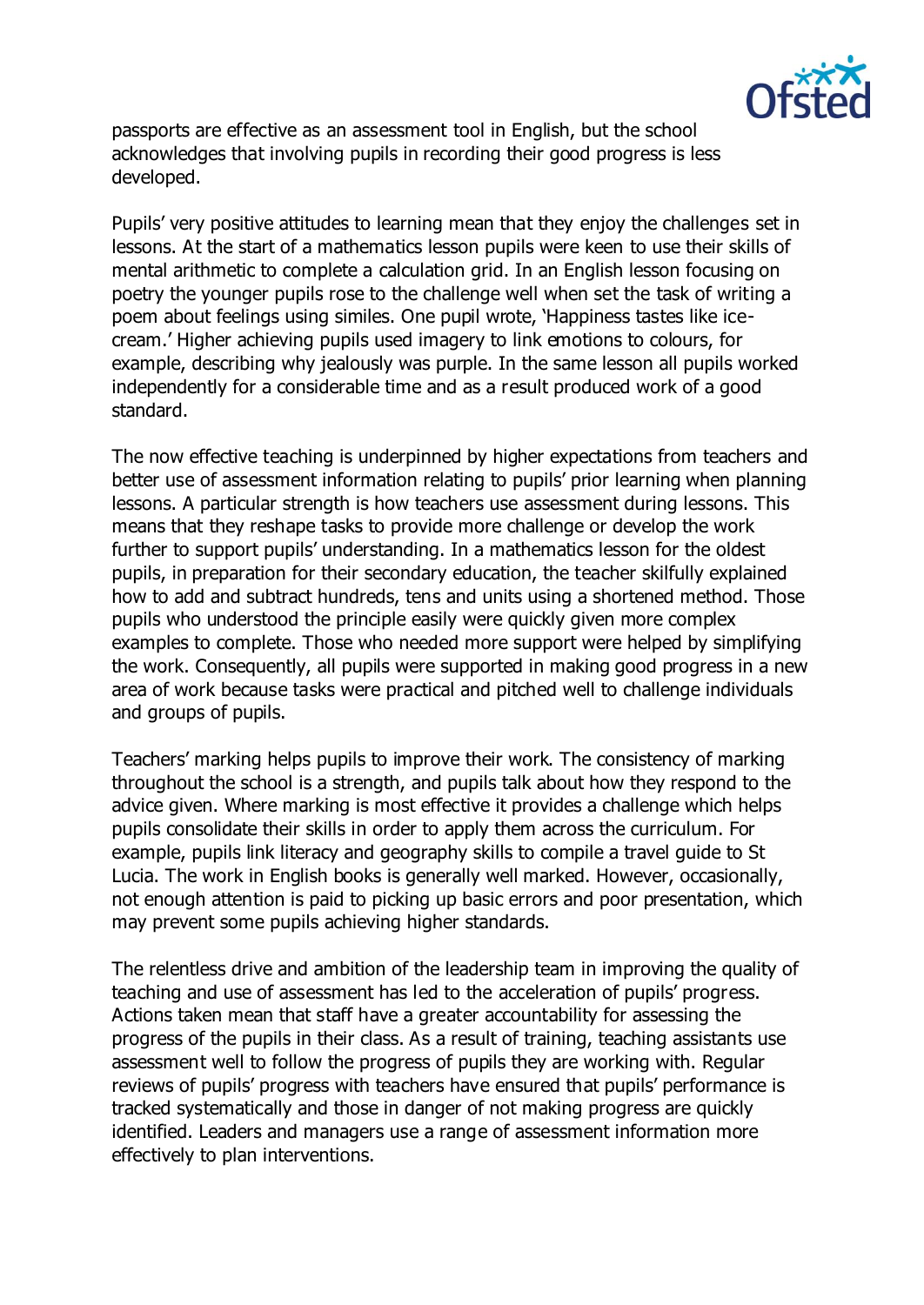

The governing body has a clearer understanding of its roles and responsibilities. Governors are committed to raising the achievement of all pupils. They are well informed through the headteacher's reports. Senior staff make presentations to governors on topics such as assessment and this has led to a better understanding of the school's performance in relation to national expectations. Consequently, governors now have an accurate picture of the school's strengths and areas for development. The formation of a core group of governors, who report back to the full governing body on areas for improvement, has strengthened the focus on selfevaluation. As a result, the governing body is better placed to monitor the work of the school.

The school has made good use of the effective support from the School Improvement Partner in working with and training staff and governors. This has had a major impact on improving performance. Governors now feel empowered to ask questions and challenge the school about the effectiveness of actions taken, such as improved assessment procedures and changes in the deployment of teaching assistants to support potentially vulnerable pupils. Such actions taken have supported the school well, and enabled leaders to enhance strengthening of capacity for further improvement.

I hope that you have found the inspection helpful in promoting improvement in your school. This letter will be posted on the Ofsted website.

Yours sincerely

Jane Neech Her Majesty's Inspector